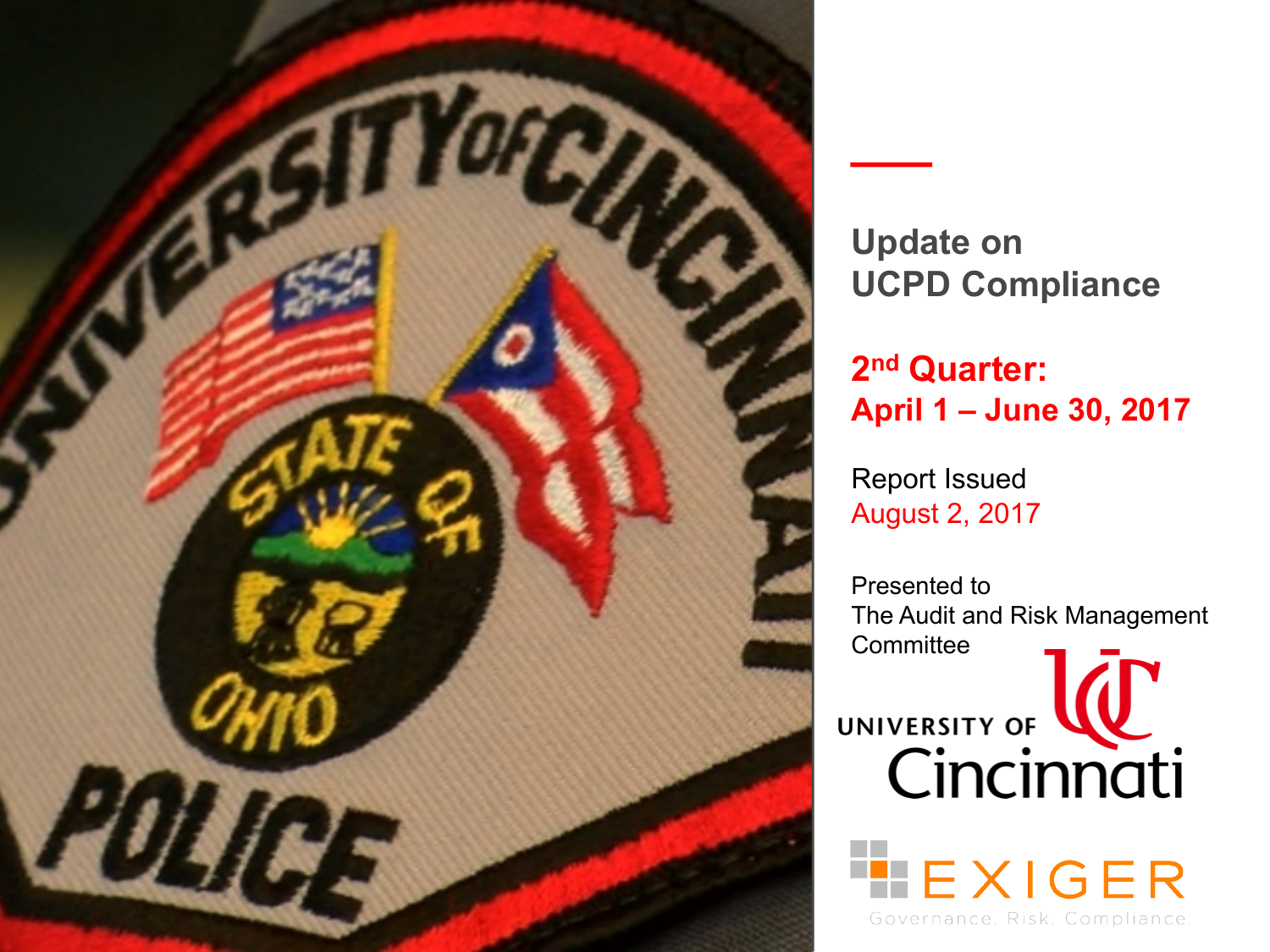

- Quarterly updates and Bi-annual reports
- § Quarterly updates will be given in PowerPoint format each quarter and will capture relevant information for the quarter and give cumulative data as well. Memoranda of Assessment for the quarter will be included with the report.
- § Bi-annual reports will be given in Word format and will capture information for the half year (Jan-June or July-Dec) preceding delivery of the report. Memoranda of Assessment for the full half-year will be included with the report.

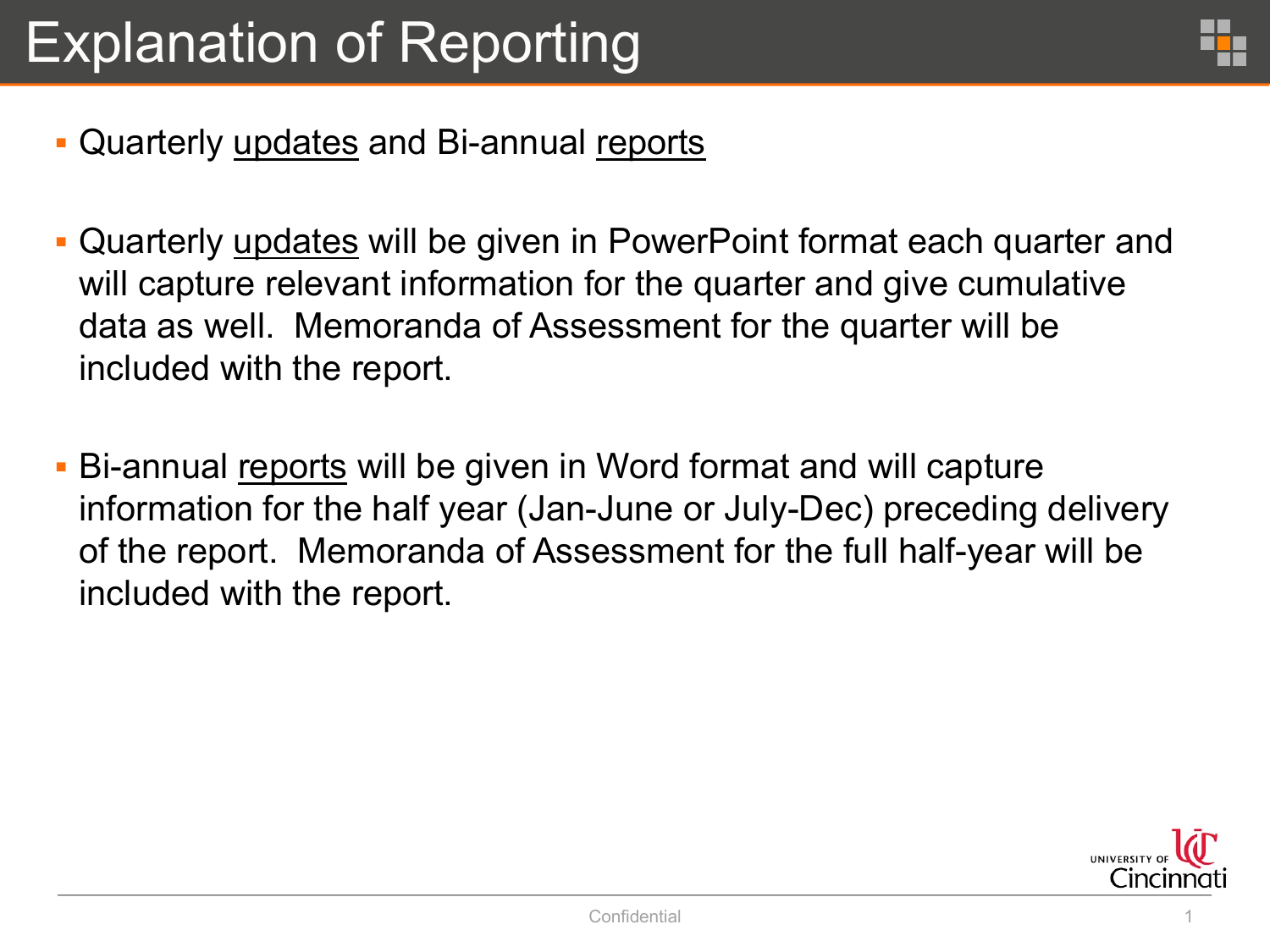- § Assessment of 127 of 276 Exiger Recommendations (ER)
	- § 54 in Q1
	- § 73 in Q2
- § Substantial Compliance with 86 of 127 ERs assessed:
	- § 52 in Q1
	- § 34 in Q2
- § Partial Compliance with 22 ERs
	- § 0 in Q1
	- § 22 in Q2
- § Determination Withheld for 19 ERs
	- § 2 in Q1
	- **17 in Q2**

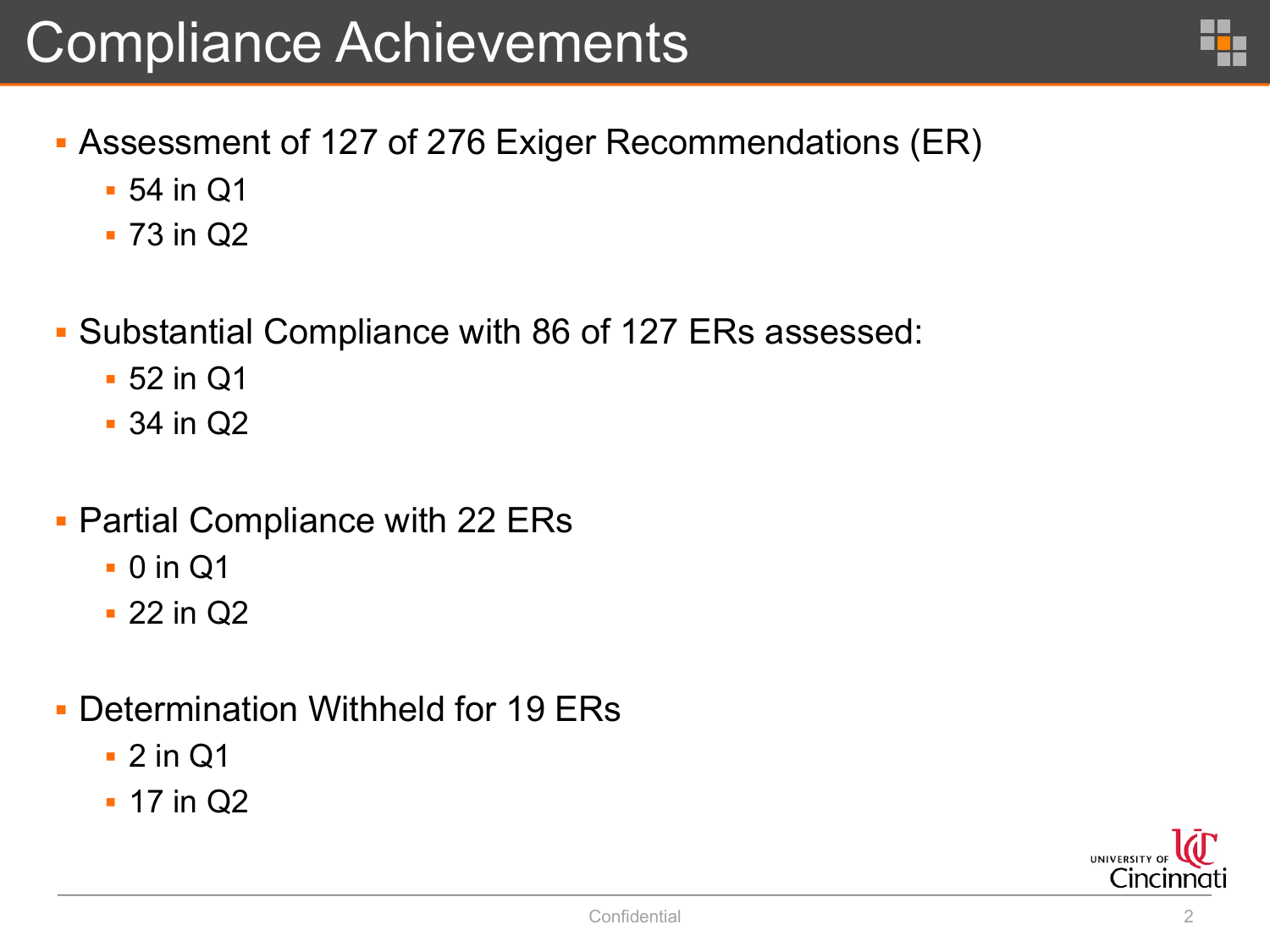## Overview of Assessment: All 276 ERs



### Assessment Status

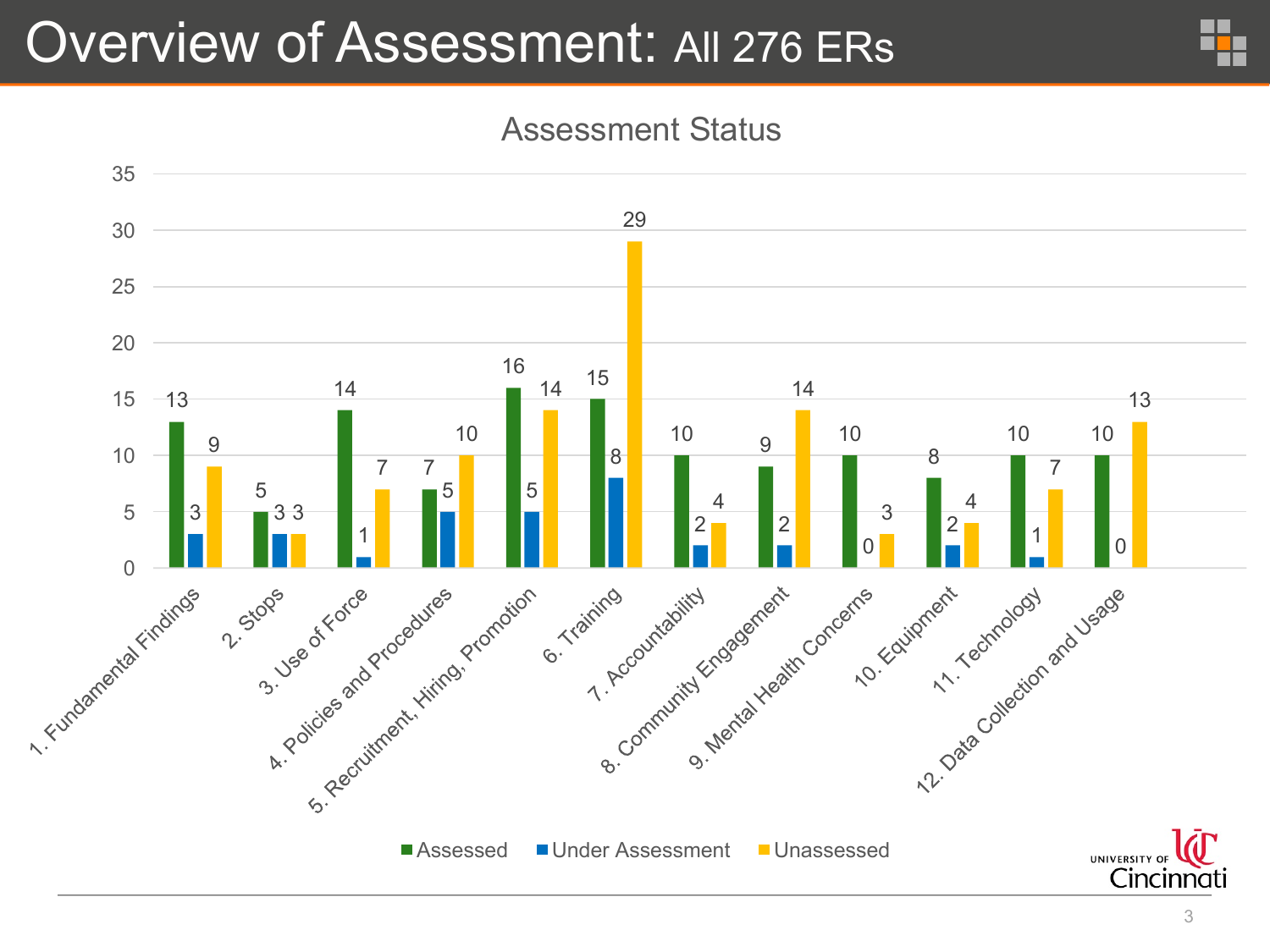## Overview of Compliance – Q2: 73 ERs Assessed

Compliance Status

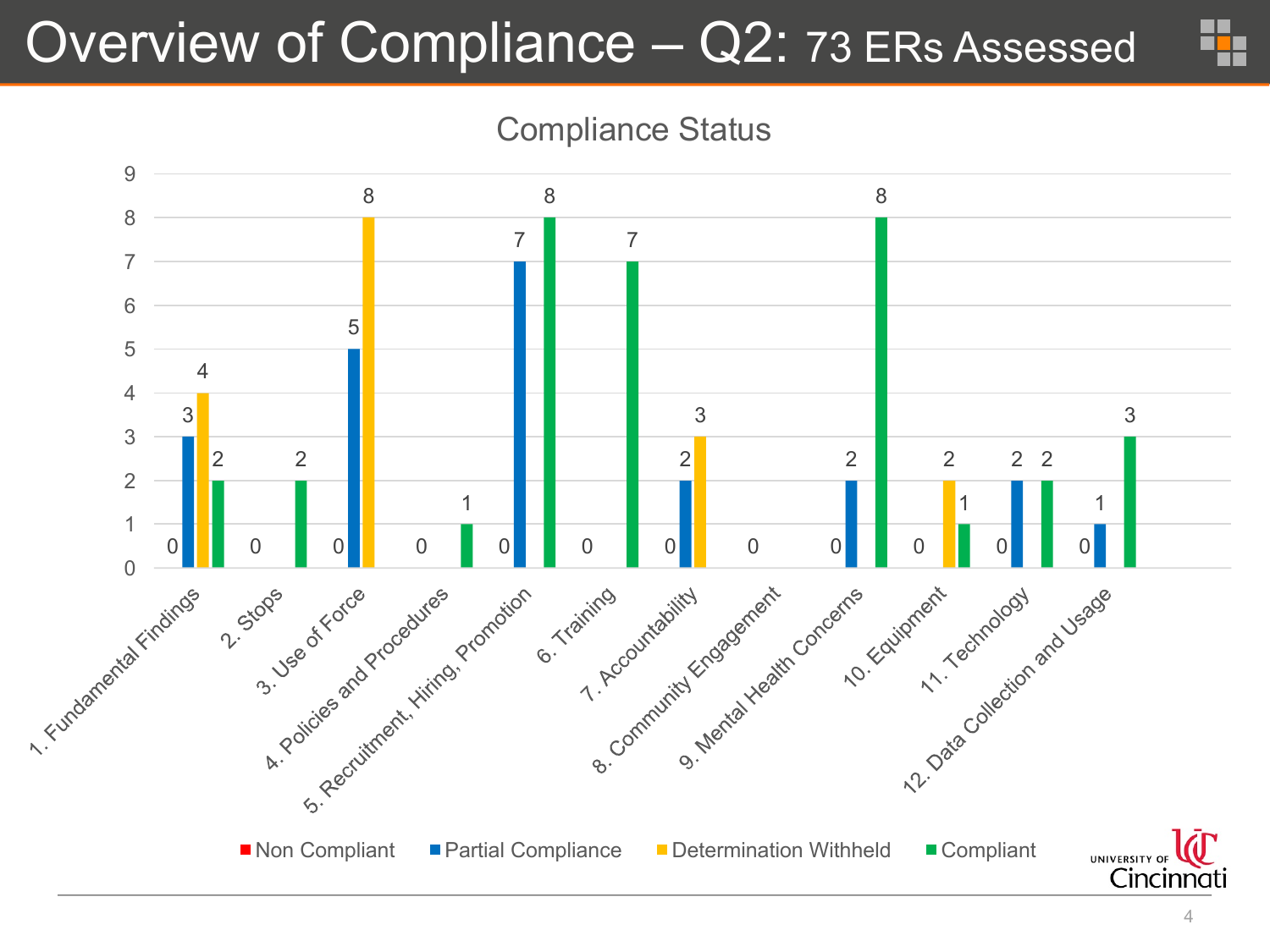- § Collaborative Development and/or Update to Several Key Policies
	- § Mission Statement
	- § Bias Free Policing
	- § Mental Health Response
	- § Training and Professional Development
	- § Annual Training Schedule to include orientation training for newly promoted sergeants
	- § Appropriate Patrol Response Levels
	- § Body Worn Camera
	- § Use of Force (*review in process*)

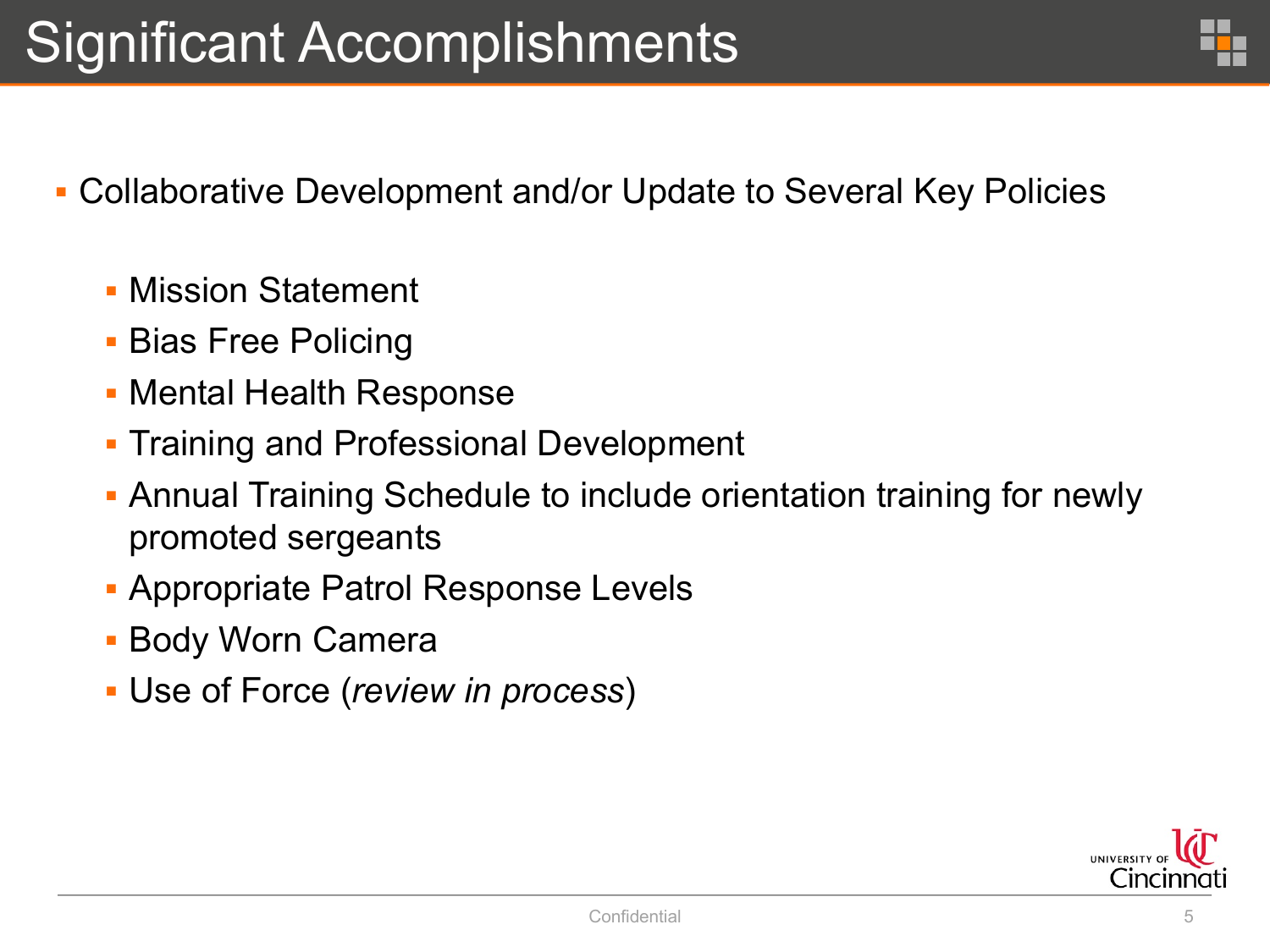# Complaints and Uses of Force

## **Complaints**

- § UCPD investigated 26 Complaints: 22 were generated by a Citizen Complaint and 4 were generated internally ("Internal Action")
- § All were closed in a timely manner or extended per policy, and three remain open
- § Some of the 26 include more than one officer and/or allegation:
	- § Involved UCPD employees: Nine sworn members, six Security Officers, four Dispatch Officers, and seven student employees (Night-Ride)
	- § Dispositions include 16 Sustained allegations, Four Not-sustained, Three Unfounded, and Three Exonerated

### Uses of Force

- § UCPD investigated one Use of Force (UOF) incident.
	- **Officer's action (drawing of a weapon for cover) was appropriate** and within UCPD policy
	- **Officer failed to activate Body Worn Camera**

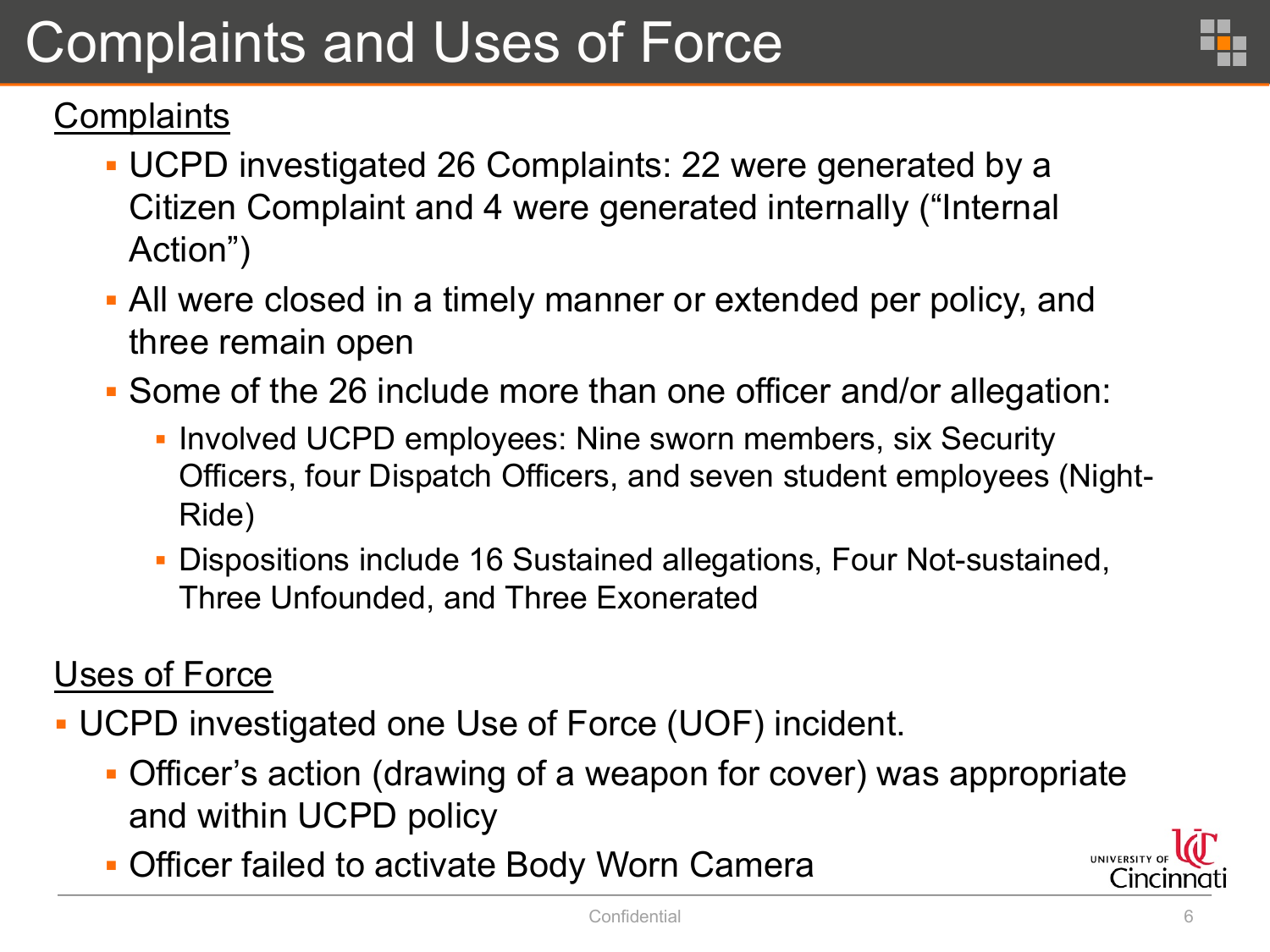# Update on Methodology and Timeline

- **Determination by the University as to which Exiger** Recommendations (ER) they desired to implement
- Collaborative development of Methodologies to Aid in the Determination of Compliance (MADC)
- On site visit, data collection interviews and inspections
- Fulfillment of data requests
- Assessment of each Exiger Recommendation utilizing MADC
- Production of a Report Card and Memorandum of Assessment for each ER assessed (attached as Appendices to the Bi-Annual Report)
- On-going communication with monthly group meetings either inperson or via video conference
- Update to Audit and Risk Management Committee once every quarter